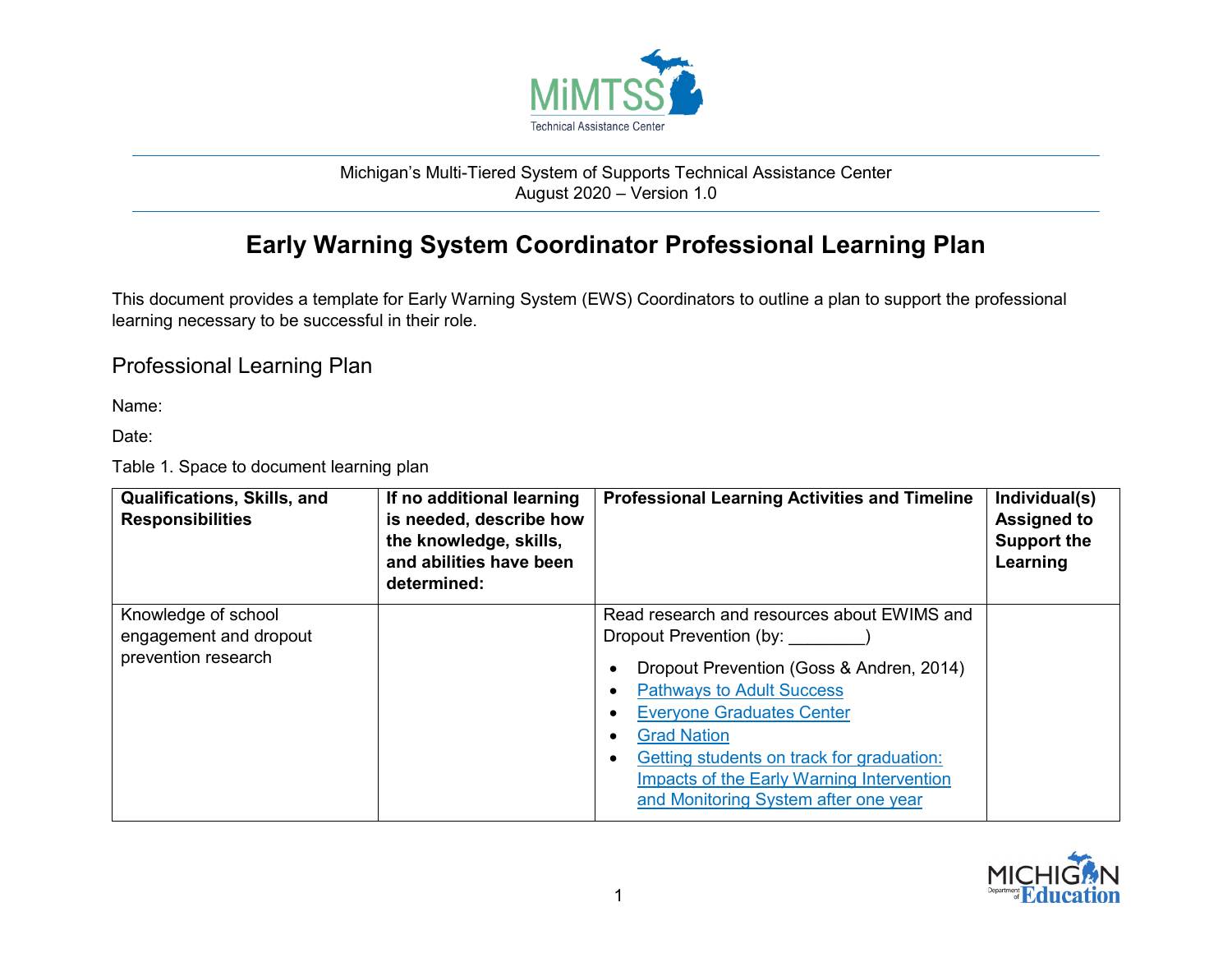| Qualifications, Skills, and<br><b>Responsibilities</b>                                                                                                                                   | If no additional learning<br>is needed, describe how<br>the knowledge, skills,<br>and abilities have been<br>determined: | <b>Professional Learning Activities and Timeline</b>                                                                                                                                                                   | Individual(s)<br><b>Assigned to</b><br><b>Support the</b><br>Learning |
|------------------------------------------------------------------------------------------------------------------------------------------------------------------------------------------|--------------------------------------------------------------------------------------------------------------------------|------------------------------------------------------------------------------------------------------------------------------------------------------------------------------------------------------------------------|-----------------------------------------------------------------------|
| Understands the intent of<br>collecting universal screening<br>data for on-going analysis and<br>use                                                                                     |                                                                                                                          | Review frequently asked questions about<br>universal screening (by: ________)                                                                                                                                          |                                                                       |
| Knowledge of the 7-step Early<br>Warning Intervention and<br>Monitoring System process                                                                                                   |                                                                                                                          | Complete the EWIMS course series in EduPaths<br>(by:<br>Review companion resources on the MDE<br>$EWIMS$ page (by: __________)                                                                                         |                                                                       |
| Knowledge of how attendance,<br>behavior, and course<br>performance data are stored in a<br>district's student information<br>system, and how to extract that<br>information in reports. |                                                                                                                          | Work with district technology staff and individuals<br>managing the student information system. (by:<br>Participate in professional learning sessions<br>offered by student information system vendors.<br>$(by:$ $()$ |                                                                       |
| Knowledge of Excel and Google<br>Spreadsheet formulas, data<br>manipulation, PivotTables                                                                                                 |                                                                                                                          | Watch the <b>Basic Spreadsheets video series</b> and<br>engage in practice (by:                                                                                                                                        |                                                                       |
| Effective organization skills,<br>especially as it relates to<br>organizing spreadsheets and<br>managing sharing<br>permissions/staff access                                             |                                                                                                                          | Watch the <b>Basic Spreadsheets video series</b> and<br>engage in practice (by: )                                                                                                                                      |                                                                       |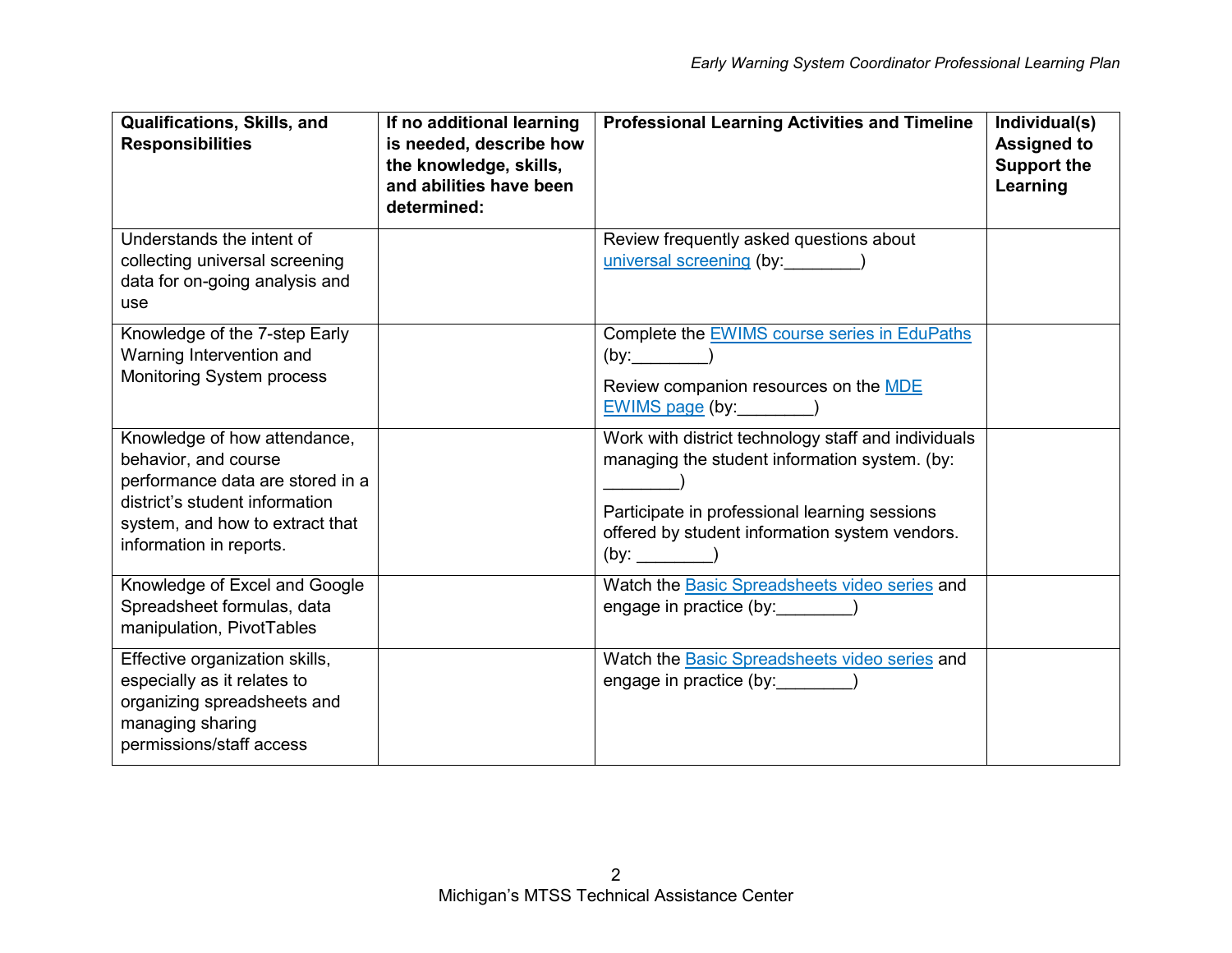| Qualifications, Skills, and<br><b>Responsibilities</b>                                                                                                                                                                                                                                              | If no additional learning<br>is needed, describe how<br>the knowledge, skills,<br>and abilities have been<br>determined: | <b>Professional Learning Activities and Timeline</b>                                                                                                                                                                                                                                                                                                                                                                                                                      | Individual(s)<br><b>Assigned to</b><br><b>Support the</b><br>Learning |
|-----------------------------------------------------------------------------------------------------------------------------------------------------------------------------------------------------------------------------------------------------------------------------------------------------|--------------------------------------------------------------------------------------------------------------------------|---------------------------------------------------------------------------------------------------------------------------------------------------------------------------------------------------------------------------------------------------------------------------------------------------------------------------------------------------------------------------------------------------------------------------------------------------------------------------|-----------------------------------------------------------------------|
| Successful completion of the<br><b>EWS Coordinator certification</b><br>training                                                                                                                                                                                                                    |                                                                                                                          | Access training materials on the MiMTSS TA<br>Center website and register for an upcoming<br>training session (by:<br>• 25 minutes to complete the EWIMS Overview<br>course in EduPaths<br>• 2.5 hours of independent pre-learning<br>• 2-hour live session on Zoom<br>• 1.5 hours of independent post-training work,<br>including an online formative assessment                                                                                                         |                                                                       |
| Work with "district designee"<br>identified for making critical<br>assessment decisions (listed in<br>the district MTSS Assessment<br>System) to ensure EWS<br>communication with all staff and<br>parents has occurred or is<br>scheduled to occur within the<br>first 20 days of each school year |                                                                                                                          | Schedule time with someone in the district to<br>learn about district communication protocols,<br>including the district's barrier removal process,<br>and process for communicating with parents<br>about assessment (by: ________)<br>Read the Student Assessment Communication<br>Example from the MiMTSS TA Center (by:<br>Consider how to use the EWIMS Reading Packet<br>and EWIMS Reading Packet Walkthrough and<br>Talking Points to communicate with staff. (by: |                                                                       |
| Ability to manage adaptive<br>situations (e.g., data reveal<br>inconsistencies in attendance<br>and grading practices)                                                                                                                                                                              |                                                                                                                          | Review Module 2, Topic 3: Leadership on the AI<br>Hub from NIRN: (by:                                                                                                                                                                                                                                                                                                                                                                                                     |                                                                       |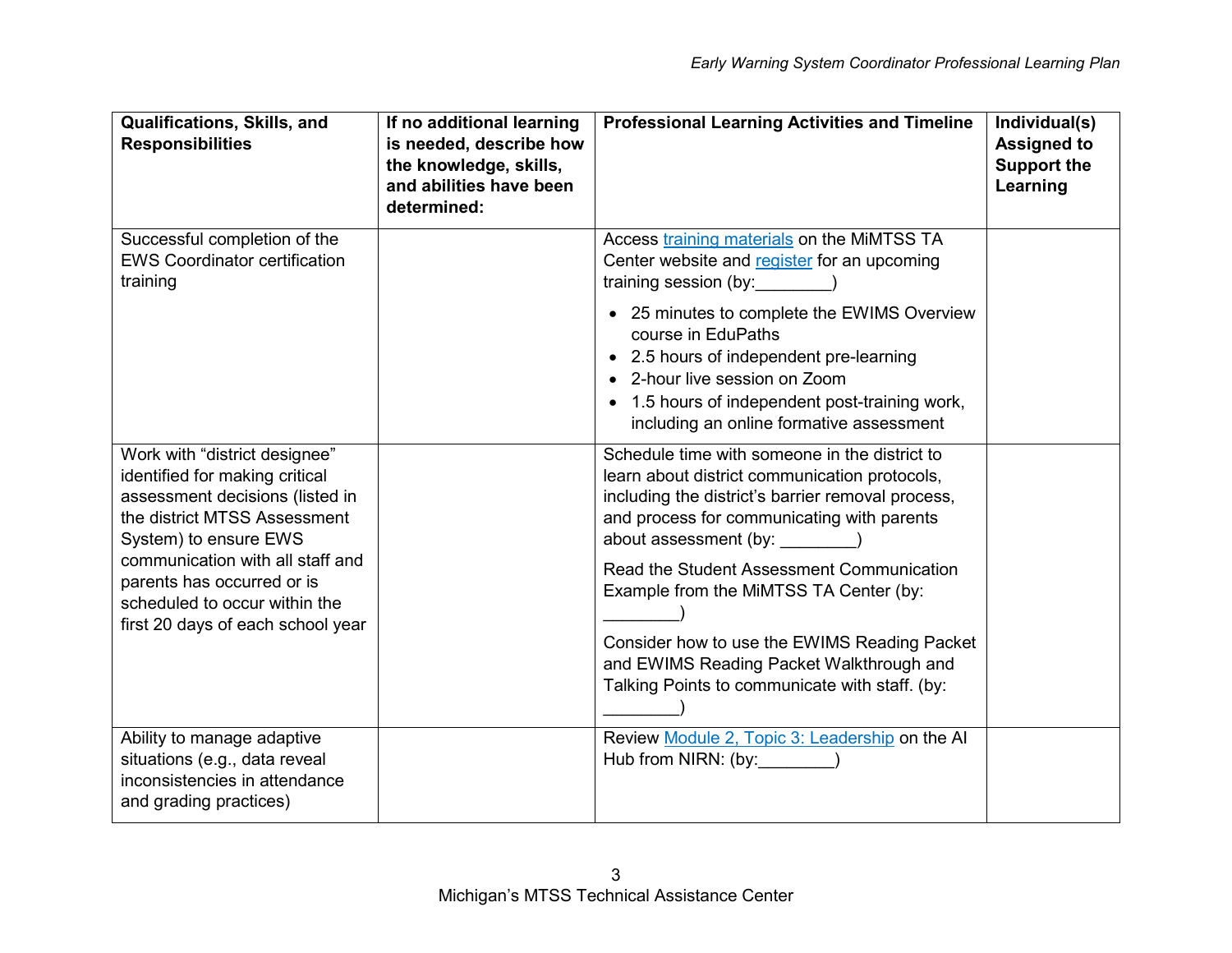| Qualifications, Skills, and<br><b>Responsibilities</b>                                                                                                                                                                                                                                                                | If no additional learning<br>is needed, describe how<br>the knowledge, skills,<br>and abilities have been<br>determined: | <b>Professional Learning Activities and Timeline</b>                                                                                                                                                                                                                                                                                                                                                                         | Individual(s)<br><b>Assigned to</b><br><b>Support the</b><br>Learning |
|-----------------------------------------------------------------------------------------------------------------------------------------------------------------------------------------------------------------------------------------------------------------------------------------------------------------------|--------------------------------------------------------------------------------------------------------------------------|------------------------------------------------------------------------------------------------------------------------------------------------------------------------------------------------------------------------------------------------------------------------------------------------------------------------------------------------------------------------------------------------------------------------------|-----------------------------------------------------------------------|
| Work with the District<br>Implementation Team and<br>School Leadership Teams to<br>document the data collection<br>decisions, timelines, and<br>responsibilities in the district's<br><b>MTSS Assessment System</b><br>("Reading/Engagement<br>Assessments" tab, EWI Roles,<br>Collection, and Analysis<br>Decisions) |                                                                                                                          | Schedule time with someone in the district to<br>learn about the MTSS Assessment System, with<br>particular focus on the EWI Roles, Collection,<br>and Analysis Decisions section. As decisions are<br>made, document those in the Assessment<br>System (by: _________)                                                                                                                                                      |                                                                       |
| Ensure system is established for<br>collecting EWI Data:<br>Clean templates or other<br>$\bullet$<br>data tools for extracting and<br>summarizing EWI data<br>Schedule, procedures and<br>tools for checking and<br>addressing data accuracy<br>prior to teams needing the<br>data for decision-making                |                                                                                                                          | Review EWS manuals and spreadsheet<br>templates for PowerSchool, Skyward, and Infinite<br>Campus<br>Review the EWI Data Accuracy Checklist and<br>practice using it (by: _________)<br>Practice navigating through the EWI data entry<br>fields in the MiMTSS data system (by: ______<br>Document decisions about schedules and<br>timelines for preparing and checking data in the<br>MTSS Assessment System (by: ________) |                                                                       |
| Assist teams in generating the<br>reports needed for school-wide<br>data analysis and grade-level<br>data analysis                                                                                                                                                                                                    |                                                                                                                          | Practice navigating the MiMTSS Data System<br>school dashboard. (by: ________)                                                                                                                                                                                                                                                                                                                                               |                                                                       |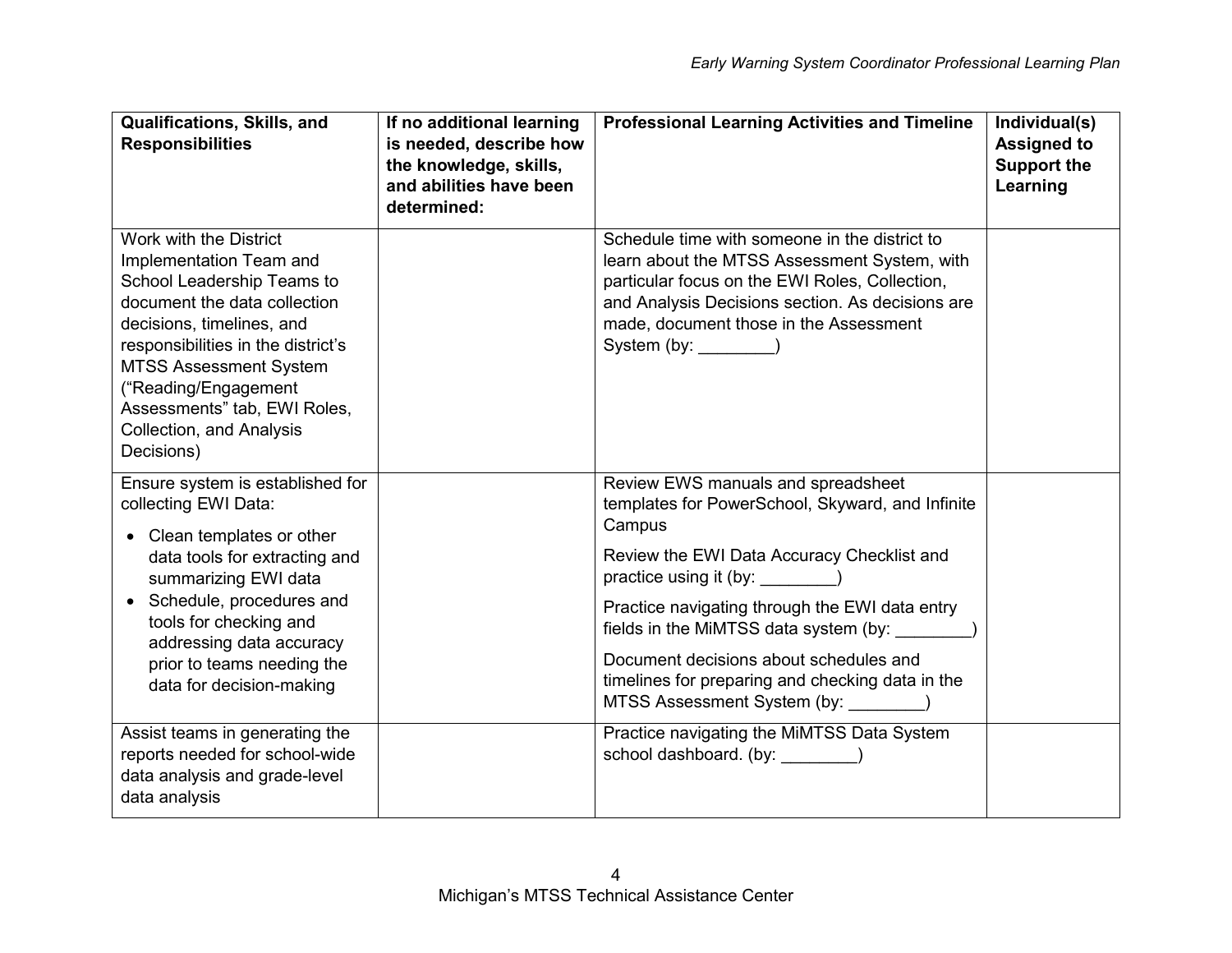| <b>Qualifications, Skills, and</b><br><b>Responsibilities</b>                                                           | If no additional learning<br>is needed, describe how<br>the knowledge, skills,<br>and abilities have been<br>determined: | <b>Professional Learning Activities and Timeline</b>                                                                                                   | Individual(s)<br><b>Assigned to</b><br><b>Support the</b><br>Learning |
|-------------------------------------------------------------------------------------------------------------------------|--------------------------------------------------------------------------------------------------------------------------|--------------------------------------------------------------------------------------------------------------------------------------------------------|-----------------------------------------------------------------------|
| Develop the School Leadership<br>Team's knowledge in how to<br>analyze and use EWI data for<br>on-going problem solving |                                                                                                                          | Share the Using Early Warning Indicator Data for<br>Action Planning video (by:<br>Complete the EWIMS courses 3, 4 and 5 in<br>Edupaths (by: _________) |                                                                       |

## **URLs Used in Document**

[Pathways to Adult Success](http://www.pathwaystoadultsuccess.org/) [\(http://www.pathwaystoadultsuccess.org/\)](http://www.pathwaystoadultsuccess.org/)

[Everyone Graduates Center](http://www.every1graduates.org/) [\(http://www.every1graduates.org/\)](http://www.every1graduates.org/)

[Grad Nation](https://gradnation.americaspromise.org/) [\(https://gradnation.americaspromise.org/\)](https://gradnation.americaspromise.org/)

[Getting students on track for graduation: Impacts of the Early Warning Intervention and Monitoring System after one year](https://ies.ed.gov/ncee/edlabs/projects/project.asp?projectID=388) (https://ies.ed.gov/ncee/edlabs/projects/project.asp?projectID=388)

[universal screening](https://mimtsstac.org/evaluation/student-assessments/universal-screening) [\(https://ies.ed.gov/ncee/edlabs/projects/project.asp?projectID=388\)](https://ies.ed.gov/ncee/edlabs/projects/project.asp?projectID=388)

[EWIMS course series in EduPaths](https://www.smore.com/sn6h4-mde-presents-ewims) [\(https://www.smore.com/sn6h4-mde-presents-ewims\)](https://www.smore.com/sn6h4-mde-presents-ewims)

[MDE EWIMS page](https://www.michigan.gov/mde/0,4615,7-140-81376_83587---,00.html) [\(https://www.michigan.gov/mde/0,4615,7-140-81376\\_83587---,00.html\)](https://www.michigan.gov/mde/0,4615,7-140-81376_83587---,00.html)

[Basic Spreadsheets video series](https://www.youtube.com/playlist?list=PLagiviFhnZbB9uZOYcDpfMIEMAlI-CCf8)

[\(https://www.youtube.com/playlist?list=PLagiviFhnZbB9uZOYcDpfMIEMAlI-CCf8\)](https://www.youtube.com/playlist?list=PLagiviFhnZbB9uZOYcDpfMIEMAlI-CCf8)